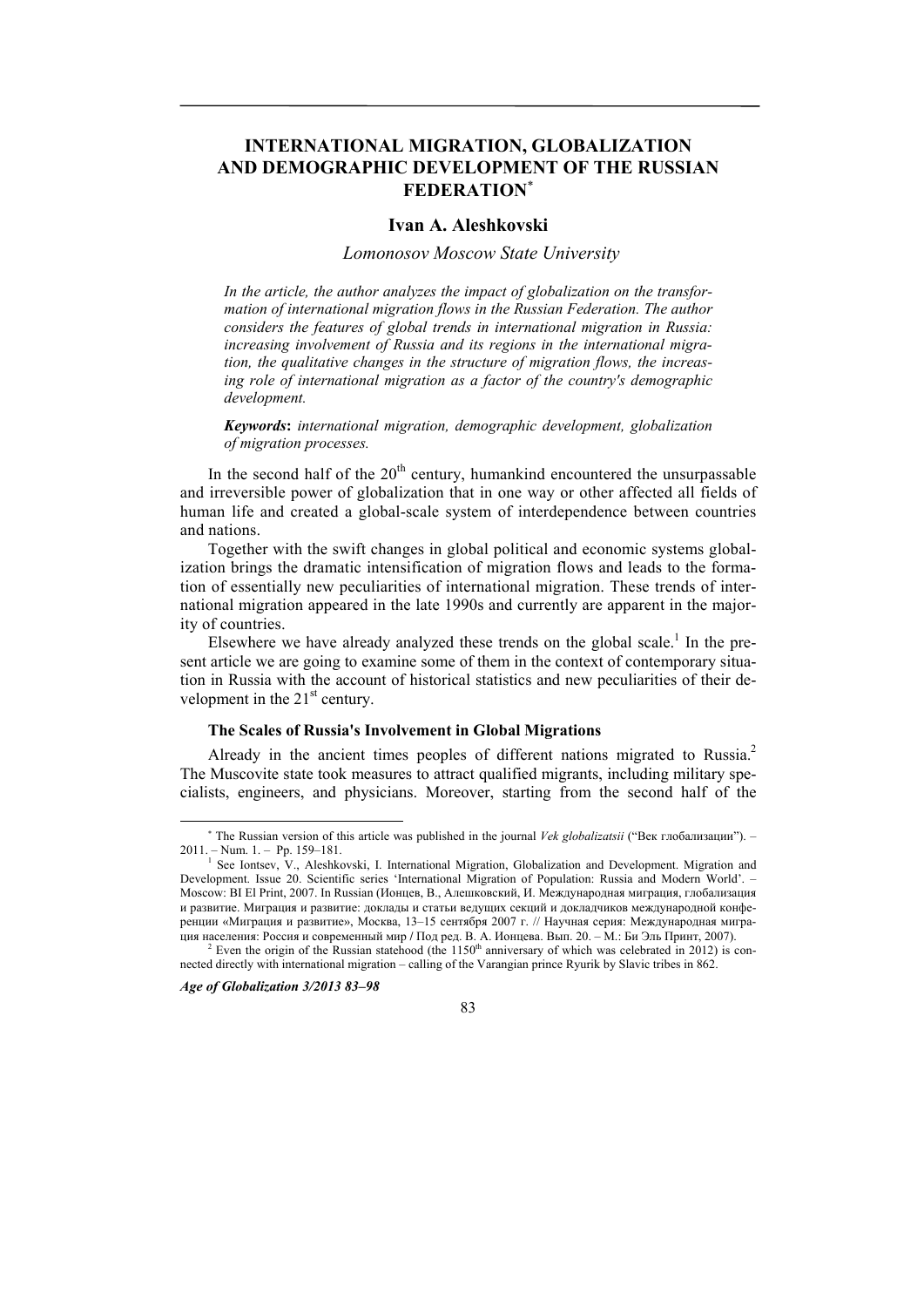18<sup>th</sup> century a deliberate policy of engaging foreigners was implemented in Russia. Meanwhile, the scales of international migration were insignificant over the major period of Russian history, and international migration was never a crucial factor of demographic development in Russia until the late 1990s.

Due to the contribution of international migration to the population increase in Russia in the second half of the  $20<sup>th</sup>$  century – the early  $21<sup>st</sup>$  century we can single out three periods for convenience:

1. *The second half of the 18<sup>th</sup> century – the 1890s*: a positive international migration balance, the migrants flow contributed to a certain population increase in Russia.

2. *The 1890s – the mid-1970s* (except for the years 1927–1940<sup>3</sup>): a negative international migration balance, an overall migration decline exceeded 10 million persons in 1890–1975.

3. *The mid-1970s – up to the present time*: an international migration balance is positive again, the net migration exceeded 9.5 million people in 1975–2010.



**Fig. 1. Change in migration inflow in Russia, 1897–2010** 

*Data source for the calculations*: Obolenski, V. International and Intercontinental Migration in Pre-war Russia and USSR. – Moscow: CSD USSR, 1928. In Russian (Оболенский В. В. Международные и межконтинентальные миграции в довоенной России и СССР. – М.: ЦСУ СССР); Andreev, E. M., Darskiy, L. E., Kharkova, T. L. Demographic History of Russia: 1927–1957. – Moscow: Infromatica, 1998. In Russian (Андреев, Е. М., Дарский, Л. Е., Харькова, Т. Л. Демографическая история России: 1927–1957. – Москва: Информатика, 1998); Iontsev, V. A. International Migration of Population: Theory and

 $\frac{1}{3}$ <sup>3</sup> The experts say that the net immigration in Russia during the period  $1927-1940$  can be explained by two factors: firstly, the inflow of work power from other Soviet republics in the context of industrialization; secondly, the concentration of residents deported from and repressed in other republics (see Andreev, E. M., Darskiy, L. E., and Kharkova, T. L. Demographic History of Russia: 1927–1957. – Moscow: Infromatica, 1998. – Рp. 78–85. In Russian (Андреев, Е. М., Дарский, Л. Е., Харькова, Т. Л. Демографическая история России: 1927–1957. – М.: Информатика. – С. 78–85).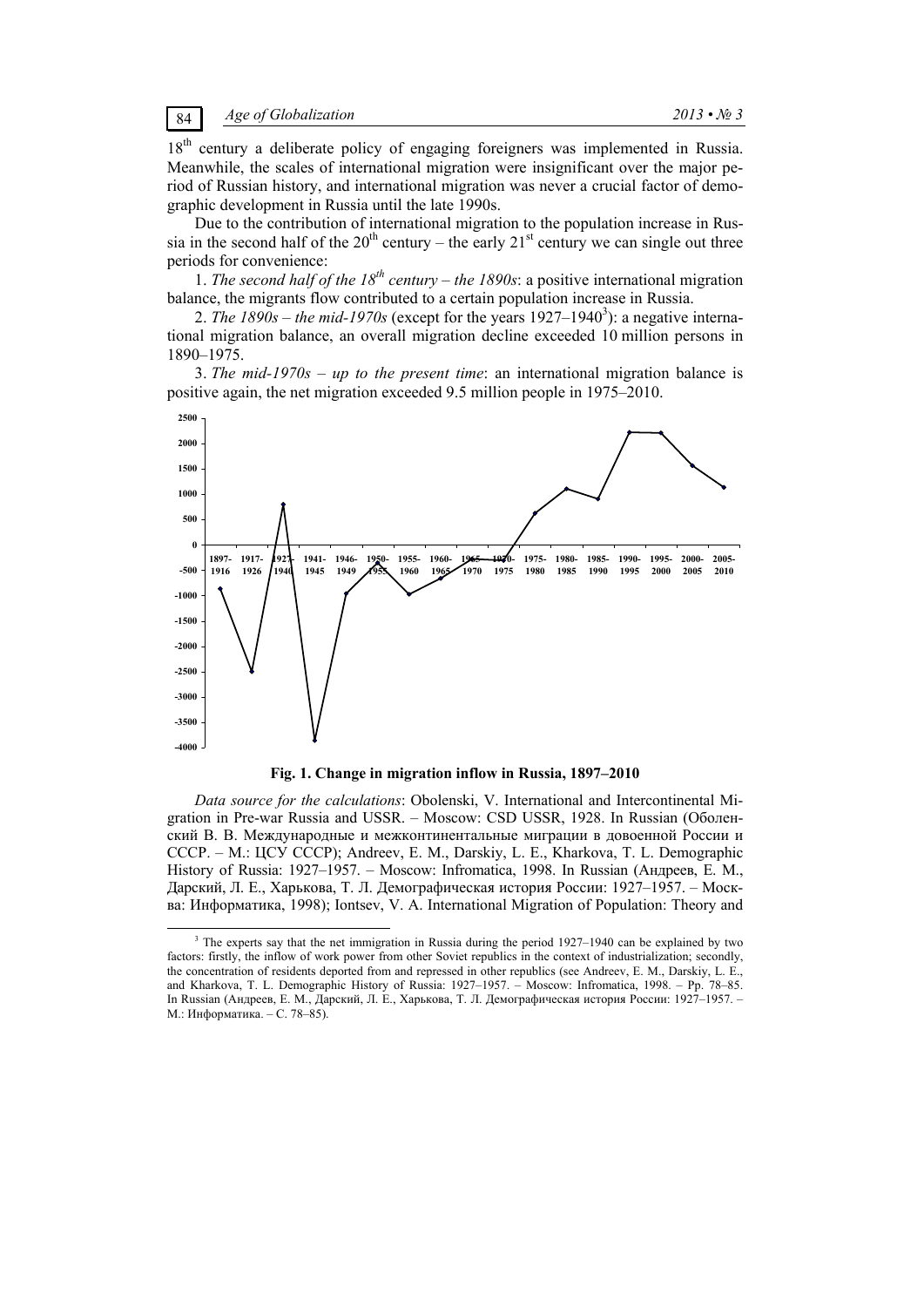History of Studying. Science series 'International Migration of Population: Russia and the Contemporary World' Issue 3. – Moscow: MAKS Press, 1999. In Russian (Ионцев, В. А. Международная миграция населения: теория и история изучения. Научная серия 'Международная миграция населения: Россия и современный мир'. Вып. 3. – М.: МАКС Пресс); United Nations. World Population Prospects. Revision 2010. – New York: United Nations Population Division, 2010.

As shown in Fig. 1, the transformation of social, economic and political life conditions contributed to a dramatic intensification of international migration in Russia in the second half of the 1980s – early 1990s. Along with that, due to the collapse of the USSR most post-Soviet republics pursued the policy of (explicit or implicit) deporting the non-native population. Under these circumstances, Russia that preserved relatively free boundaries with the post-Soviet republics, transformed into a powerful immigration centre where millions of ex-USSR citizens rushed.

By the middle of the 2000s, Russia occupied the second place with respect to the foreign population size after the USA (12.3 million persons) and secured the third place after the USA and Germany in terms of the overall migrants inflow rate during 1992– 2010.

In comparison with the early 1990s, only the number of 'classic' international migrants in Russia, including refugees, increased by nearly 750 thousand persons. We should notice that these statistics do not include illegal migrants (whose number amounts from 3.5 up to 10 million people according to different estimates), international tourists (their number exceeded 23.7 million persons in 2008 according to the date of the World Tourism Organization) along with commuters, long-term, seasonal migrants and occasional migrants (including economic tourists).

An important indicator of Russia's growing involvement in global migration flows in the 1990s is the increasing rate of the international migration as well as the increasing share of migrants in the total population. For instance, the rate of international migration growth persistently increased in Russia over the period of 1975–2000 and reached 2.99 % per year in the last decade of the  $20<sup>th</sup>$  century. It was connected, particularly, with the dissolution of the socialist system and joining of ex-USSR peoples to the world migration flow. The share of 'classic' international migrants in the overall Russian population increased from 7.8 % in 1990 up to 8.7 % in 2010, whereas the changes in the world in general were not so considerable (3.1 % in 2010 compared to 2.9 % in 1990).

Therefore, today Russia is simultaneously the state of *destination*, *origin* and *transit* for millions of international migrants.

## **The Increase of Russian Regions' Involvement in International Migration**

The age of quick movements throughout the world affected practically every part of our planet; the international migrants can be found practically everywhere. At present, all federal districts and regions in Russia are involved in international migration flows. Actually, even the least economically developed regions, the most northern and the most remote Russian regions represent the regions of destination for the international migrants in the  $21<sup>st</sup>$  century.

Whereas in 1993, 79 of 89 Russian regions were the regions of destination for international migrants, in 1994 their number increased up to 87 from 89 regions (with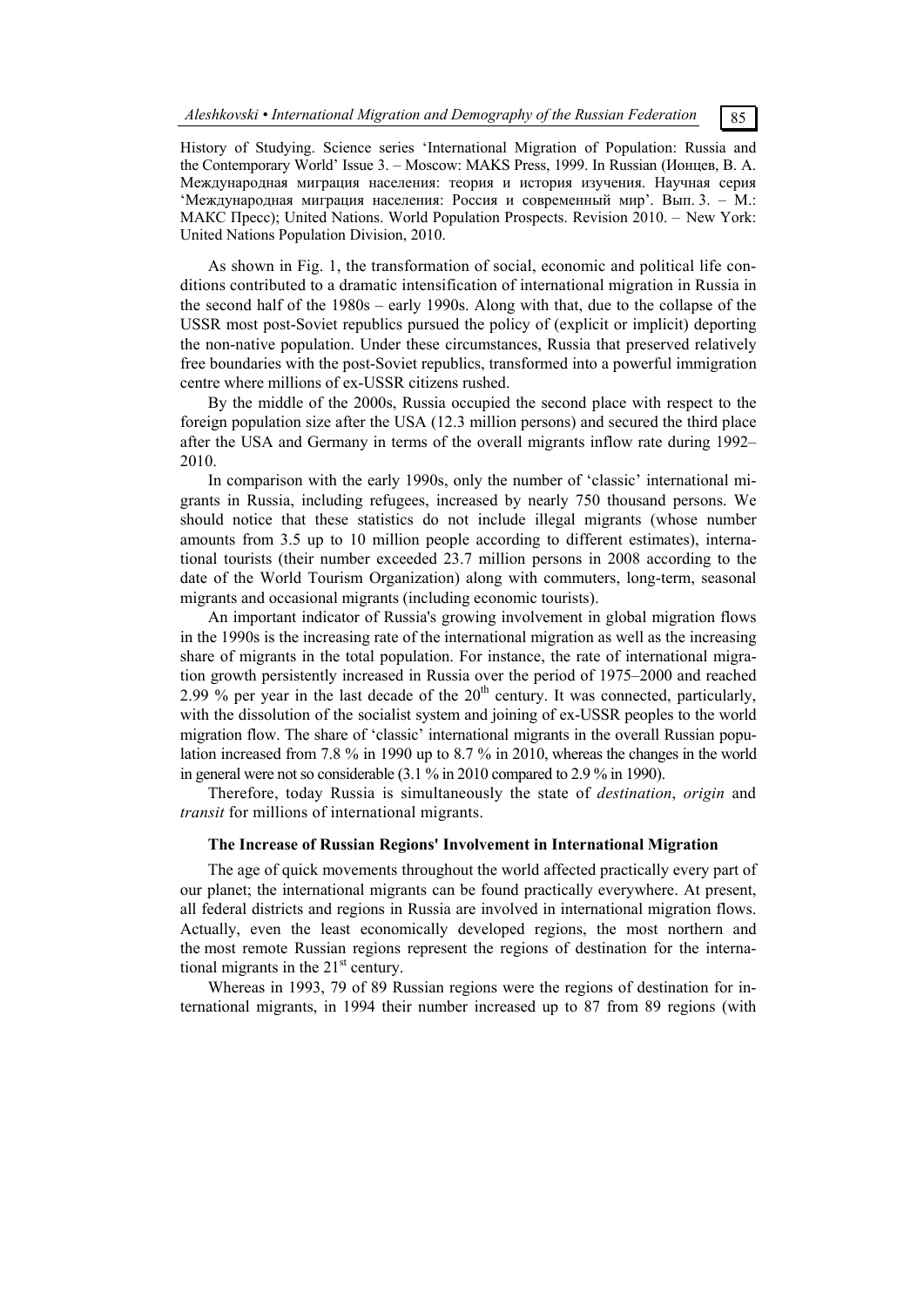the only exception of Chechnya and Ingushetia), in 1997 – up to 88 form 89 regions (with the exception of Chechnya) and since 2004 all Russian regions are the regions of destination for international migrants.

In its turn, while in 1993, 79 of 89 Russian regions were regions of origin of international migrants, in 2004 – their amount rose to 88 of 89 regions (with the exception of Agin-Buryat Autonomous Okrug) and in 2010 – 82 of 83 regions (with the exception of Nenets Autonomous Okrug).

## *Table 1*

| Federal districts | Number of<br>received<br>migrants | From the CIS-<br>countries and the<br><b>Baltic</b> states | From other<br>countries |
|-------------------|-----------------------------------|------------------------------------------------------------|-------------------------|
| Central           | 65,658                            | 61,926                                                     | 3,732                   |
| Northwestern      | 17,682                            | 16,659                                                     | 1,023                   |
| Southern          | 13,663                            | 12,105                                                     | 1,558                   |
| North Caucasian   | 6,177                             | 5,594                                                      | 583                     |
| Privolzhsky       | 34,015                            | 31,805                                                     | 2,210                   |
| Urals             | 20,902                            | 19,987                                                     | 915                     |
| Siberian          | 27,744                            | 26,250                                                     | 1,494                   |
| Far Eastern       | 5,815                             | 4,740                                                      | 1,075                   |

| Distribution of migrants to Russia among federal districts, 2010, persons |  |  |
|---------------------------------------------------------------------------|--|--|
|                                                                           |  |  |

*Note:* Calculations are based on the data from Rosstat. Demographic Yearbook of the Russian Federation 2009. – Moscow: Rosstat, 2010. In Russian (Росстат. Демографический ежегодник России. 2009: Стат. сб. – M.: Росстат, 2010).

Thus, almost all Russian regions are involved in the international migration flows both as regions of destination and regions of origin of international migrants.

As shown in Table 1, the most attractive territory of destination for the immigrants in Russia is the Central federal district, followed by Privolzhsky and Siberian federal districts. At the same time, the most attractive territories for immigrants from the non-CIS countries were Central, Privolzhsky and Southern federal districts.

According to 2010 figures, the main destination-regions of international migrants (which received more than 5 thousand migrants) are Moscow Oblast (15,834 residents), Moscow (15,051 residents), Tyumen Oblast (11,583 residents), Krasnodar Krai (6,383 residents), Samara Oblast (6,216 residents) and Krasnoyarsk Krai (5,984 residents).

In its turn, as shown in Table 2, according to the 2010 data, the main 'suppliers' of emigrants in Russia are Central (24 %) and Syberian federal districts (20 %), followed by Privolzhsky federal district (13.5 %). The main regions of origin of international migrants are Moscow (3,303 residents), Omsk Oblast (1,944 residents), Tyumen Oblast (1707 residents), Moscow Oblast (1,187 residents), Altai Krai (1,131 residents), Chelyabinsk Oblast (1,113 residents), Khabarovsk Krai (1,098 residents) and Kemerovo Oblast (1,063 residents).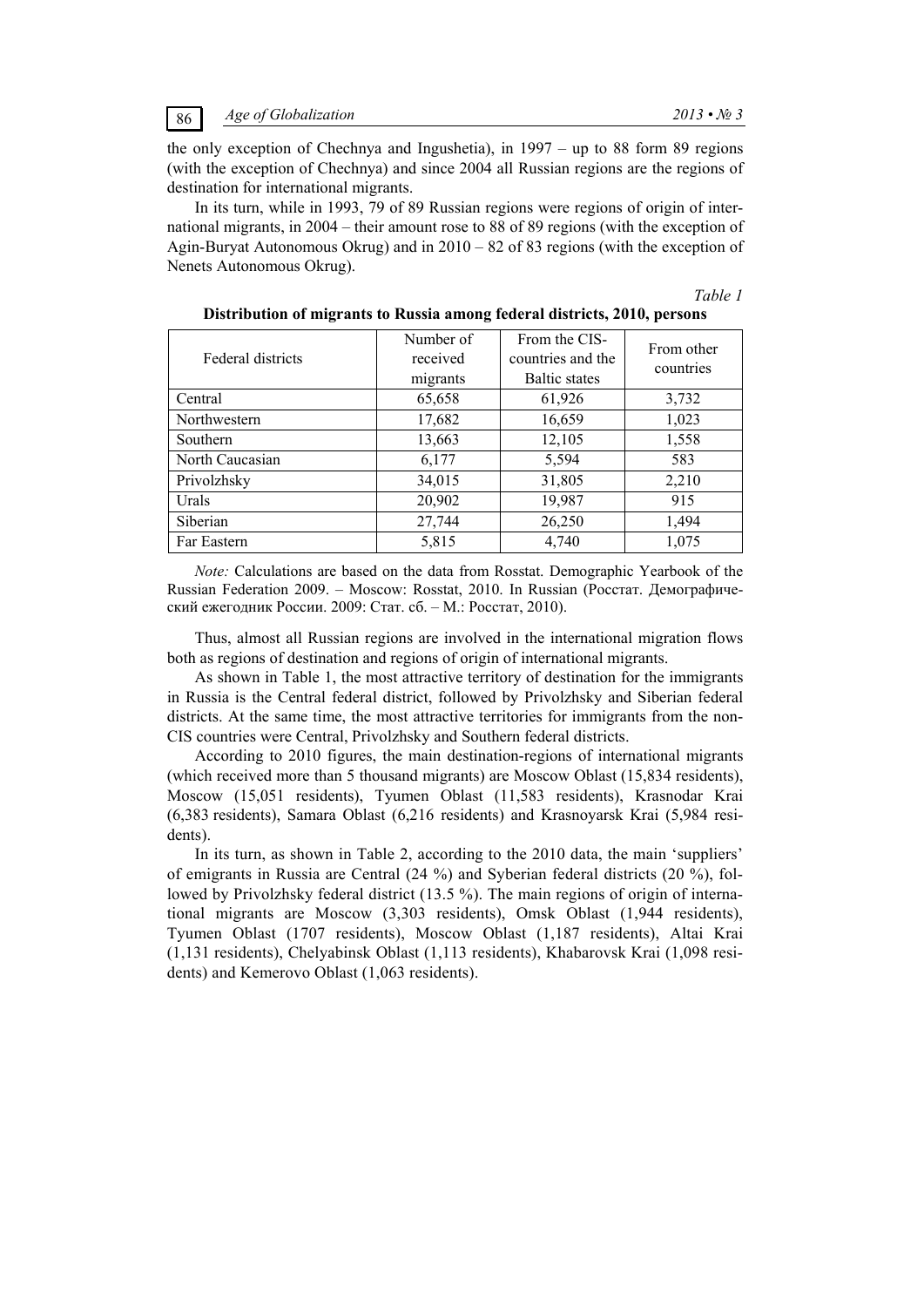*Table 2* 

| Federal districts | Number of<br>migrants | To the CIS-<br>countries and<br>the Baltic states | To other<br>countries |
|-------------------|-----------------------|---------------------------------------------------|-----------------------|
| Central           | 8,153                 | 5,219                                             | 2,934                 |
| Northwestern      | 3,717                 | 2,041                                             | 1,676                 |
| <b>Southern</b>   | 2,648                 | 1,721                                             | 927                   |
| North Caucasian   | 1,107                 | 722                                               | 385                   |
| Privolzhsky       | 4,549                 | 3,150                                             | 1,399                 |
| Urals             | 3,923                 | 2,959                                             | 964                   |
| Siberian          | 6,661                 | 4,499                                             | 2,162                 |
| Far Eastern       | 2,820                 | 1,852                                             | 968                   |

#### **Distribution of migrants from Russia among federal districts, 2010, persons**

*Note:* Calculations are based on the data from Rosstat. Demographic Yearbook of the Russian Federation 2009. – Moscow: Rosstat, 2010. In Russian (Росстат. Демографический ежегодник России. 2009: Стат. сб. – M.: Росстат. 2010).

Therefore, during the period of 1993–2010 the geographical changes of international migration flows consisted in the involvement of the increasing number of Russian regions in the international migration processes.

### **Qualitative Changes of the Migration Flows Structure**

The profound changes in the world economy in the second half of the  $20<sup>th</sup>$  century (caused by the development of postindustrial sector and corresponding transformation of the world labour market needs) as well as political and economic reforms contributed to *the qualitative changes of the migration flows structure in Russia*. We can distinguish the following key changes:

#### *1. Changes of duration of the international migration*

The scarce statistics at our disposal is not enough to analyze to the full extent the migration flows duration (first of all, because certain categories of temporary migrants do not need entry permits or because their entry is illegal), and considerable part of the appropriate information is irregular. As a result, quite a lot of temporary flows remain unregistered.

The indirect source of information concerning the duration of migration is the information about the distribution of foreign citizens according to the objectives of their trips. These data are provided by the Border Service of Russia (see Table 3).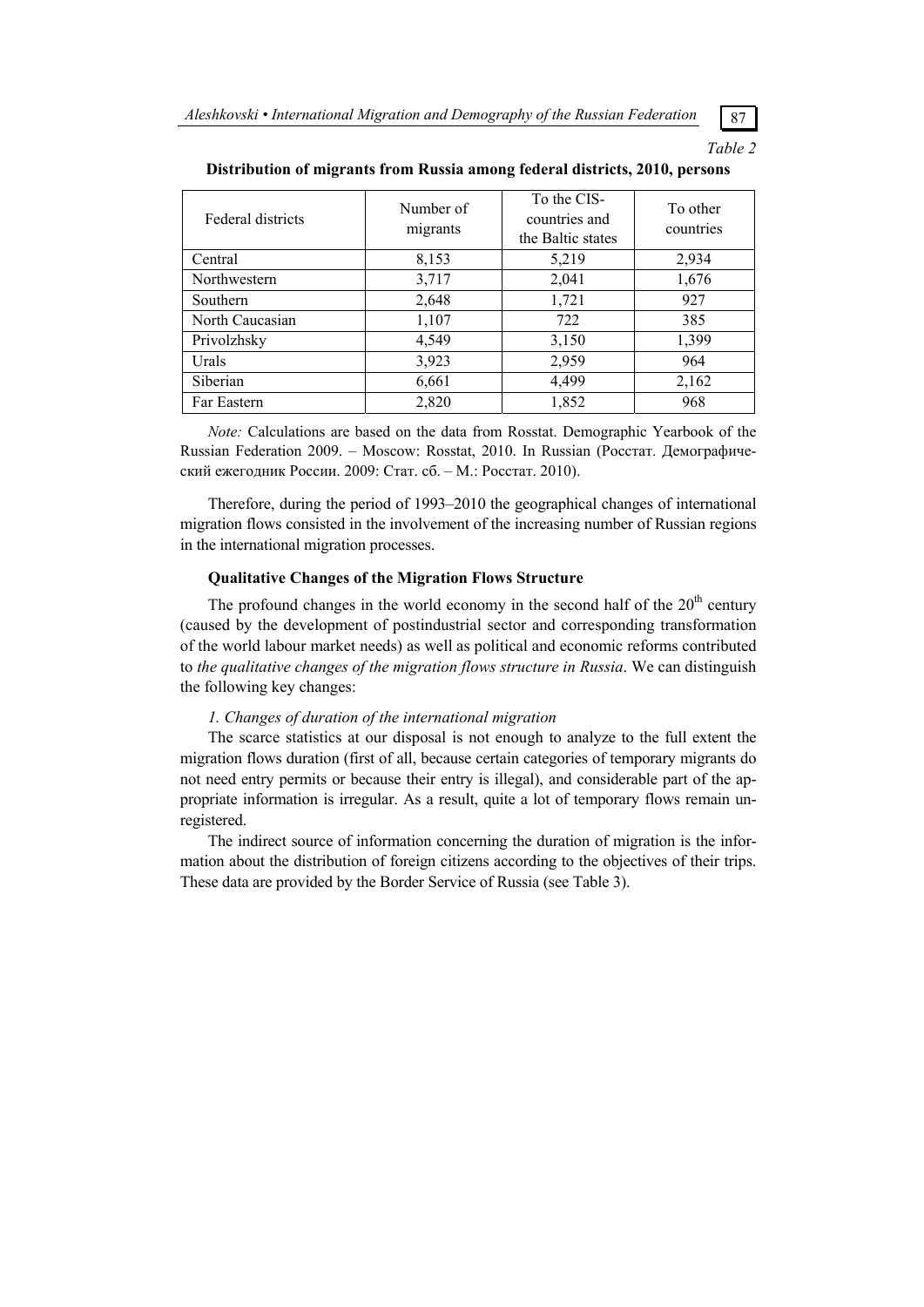*Table 3* 

|      |                  |           | Number of immigrants, distribution according to objectives of trips, persons |                        |         |                      |            |
|------|------------------|-----------|------------------------------------------------------------------------------|------------------------|---------|----------------------|------------|
| Year | Work-<br>related | Tourism   | Private                                                                      | Permanent<br>residence | Transit | Service<br>personnel | Overall    |
| 2009 | 3,880,401        | 2,100,601 | 13,432,334                                                                   | 6,831                  | 282,368 | 1,636,115            | 21,338,650 |
| 2010 | 4,432,077        | 2,133,869 | 13,695,966                                                                   | 9,000                  | 271,028 | 1,739,277            | 22,281,217 |

**Received foreigners: objectives of trips, 2009–2010, persons** 

*Source:* Rosstat. Demographic Yearbook of the Russian Federation 2010. – Moscow: Rosstat, 2011. – P. 83. In Russian (Росстат. Демографический ежегодник России. 2010: Стат. сб. – M.: Росстат, 2011. – С. 83).

As shown in Table 3, the most part of interstate migration falls on different types of temporary migration: seasonal, commutation and especially occasional migration, including trips with tourist visa (of which 2/3 falls on economic migration).

With regard to the above-mentioned, the labour migration has been the most widespread in the last two decades. This can be explained by the cheapening transportation costs. They facilitate movement and 'reduce' distance between countries and continents. In such conditions the migrants prefer temporal work abroad to emigration due to lower material and nonmaterial costs.<sup>4</sup> On the other hand, globalization of international labour market requires a higher flexibility of migration behavior and it is the labour migration that can guarantee that flexibility.

#### *2. Changes of qualification structure of international migration flows*

There is a stable demand in Russia for foreign workers of two qualification 'poles': low qualified workers and highly qualified workers of modern sector jobs.

At the same time, the state migration policy encourages an inflow of qualified workers, especially in the fields and sectors of national economy with scarce native workers. In its turn, the low qualified and unqualified migrants encounter more and more impediments blocking the access to the destination countries. Along with that, since the unqualified workers are still pulled out of their native countries and employers in destination countries still recruit foreign workers (even illegally), this group remains involved in international migration processes. The destination countries' authorities have to elaborate projects of temporal engagement of unqualified migrants taking into consideration the fact that their own citizens are unwilling to be engaged in unskilled  $labour<sup>5</sup>$ 

 $\overline{\phantom{a}}$  For further details see Aleshkovski, I. Immigration Policy and Economic Development of the Countries of Destination (the Case of German 'Green-Card' Program) // Population Policy: Present and Future: Fourth Valenteyev Conference: Proceedings / Ed. by V. Elizarov, V. Archangelsky. – Moscow: Max Press, 2005. – Pp. 26–27. In Russian (Алешковский, И. Иммиграционная политика и экономическое развитие стран принимающих мигрантов (на примере действия программы 'Зеленая карта' в Германии) // Политика народонаселения: настоящее и будущее: Четвертые Валентеевские чтения: Сборник докладов / Ред. В. В. Елизаров, В. Н. Архангельский, – М.: МАКС Пресс, 2005. – C. 26–27); UN – United Nations. International Migration and Development. Report of the Secretary-General at the 60<sup>th</sup> Session of UN General Assembly. A/60871. – New York: United Nations,  $2006. -$  Pp. 42–45.

<sup>&</sup>lt;sup>5</sup> For further details see ILO. Facts on Migrant Labour. – Geneva: International Labour Organization, 2006. – Pp. 127–151.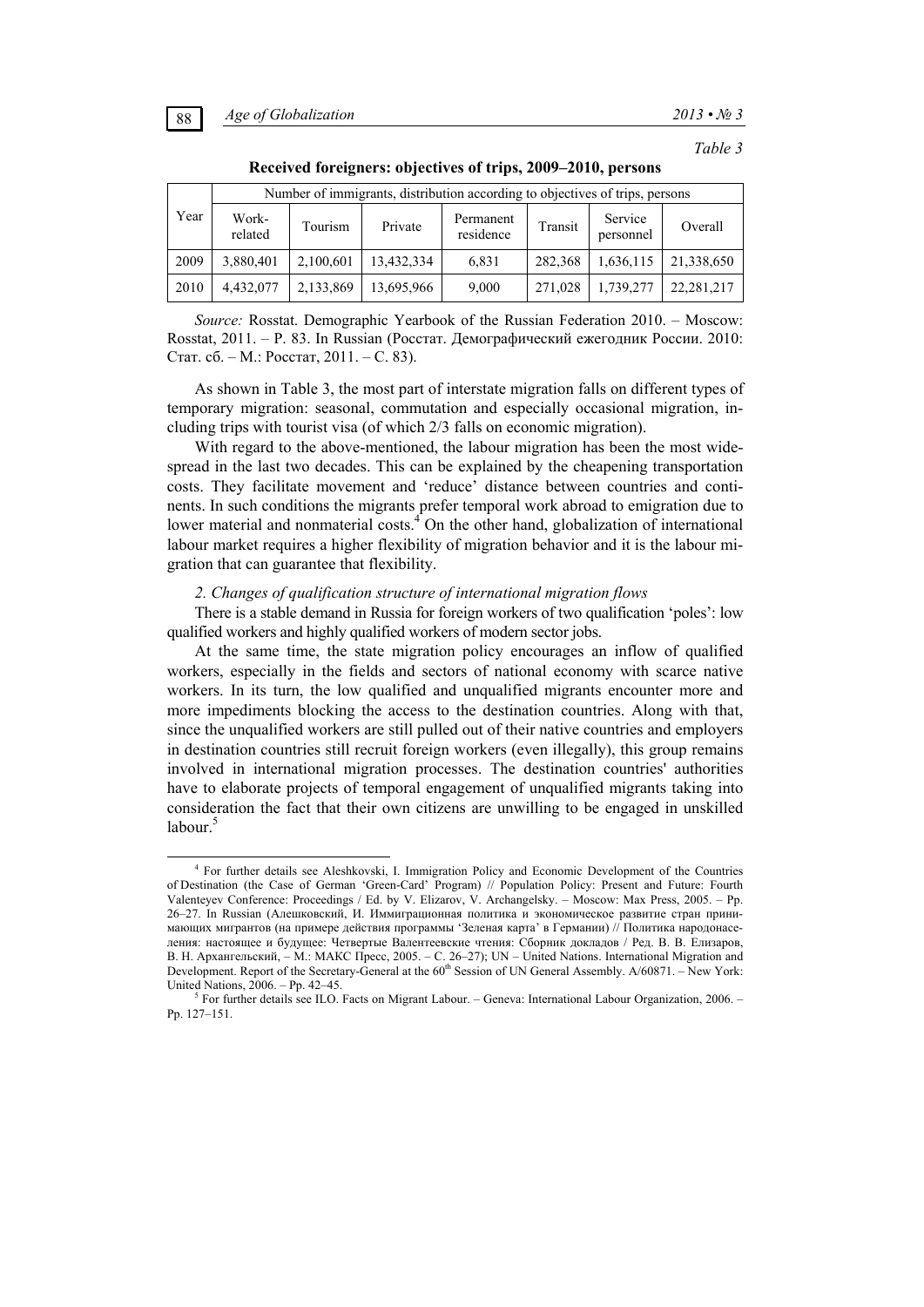Thus, the changes in the qualification structure of legal migration flows primarily consist in gradual increase of the number of highly qualified migrants with post-secondary education. For instance, the share of people with senior secondary and higher education increased over the period of 2005–2010.

## *3. Changes of age and gender structure of international migrations flows*

Throughout the history most migrants were male. Women participated in international migration mainly as members of male migrants families. However, in the early 1990s the researches showed that more and more women migrated independently searching for a well-paid (in comparison with the country of their origin) job.

Traditionally, the female population constitutes a considerable part of Russian migration flows (from 45 per cent to 55 per cent of incomers in 2000–2010). In addition, the female share in the unemployable age exceeds 70 per cent whereas most migrants of childhood and employable age are men.

In many respects, the *feminization of migration flows* is connected with the structural changes in the world economy which accompany globalization processes. The development of service economy contributes to the increase of service sector in the employment pattern of developed countries and formed stable niches of labour markets in destination countries (textile industry, leisure and entertainment industry, public services sector, home service, sex services *etc.*) and constantly increasing need for female migrants, including the unqualified ones. Along with that, most niches can be attributed to the 'risk sphere', that is they are connected with sex employment or so-called close-to-sex employment (employment that is often connected with sex service). These spheres of actually marginal employment represent main migration opportunities for female migrants nowadays.<sup>6</sup>

During the last fifteen years we can also observe the tendency of an *increasing share of employable age migrants*. In 1997 they amounted 63.5 per cent and in 2010 – already 79.6 per cent. In our opinion, this tendency reflects the fact that *economic reasons prevail among the reasons for change of residence.*

Thus, another important trend of modern development of the international migration in Russia is the *qualitative transformation of the structure of migration flows*. That can be proved by the development of mainly temporary migration, an increasing involvement of qualified workers in international migration, a gradual feminization of migration flows and an increasing share of employable age migrants.

## **The Determinative Significance of Economic Migration**

Already in Ravenstein's works<sup>7</sup> it was shown that international migration flows are formed due to different reasons, among which the economic ones are the most important. In its turn, the development of economic (and above all, labor) migration is the most lasting and stable tendency in the development of international migration which

 $\overline{6}$ <sup>6</sup> Ivakhnyuk, I. V. International Labor Migration. - Moscow: TEIS, 2005. - P. 138. In Russian (Ивахнюк, И. В. Международная трудовая миграция. – М.: Экономический факультет МГУ, ТЕИС); IOM. World Migration Report 2005: Costs and Benefits of International Migration. – Geneva: International Organization for Migration, 2005.

See Ravenstein, E. G. The Laws of Migration // Journal of the Statistical Society of London. *–* 1885. – Num. 48(2). – Pp. 167–235; Ravenstein, E. G. The Laws of Migration // Journal of the Royal Statistical Society. – 1889. – Num. 52(2). – Pp. 241–305.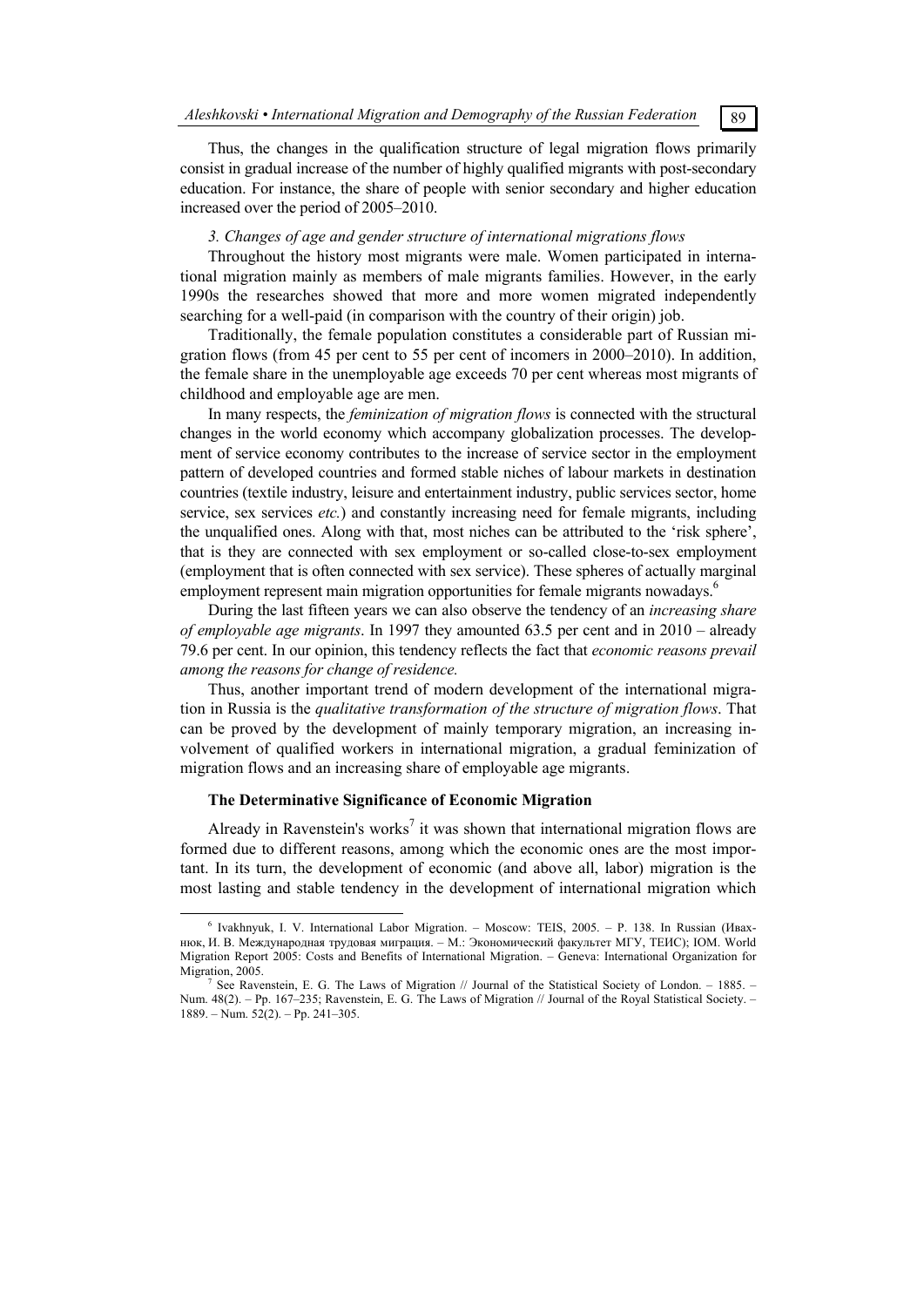was stimulated a lot after the formation of global labour market. This market manifests itself in foreign labour export and import that reached an unprecedented scale in the last quarter of the  $20^{th}$  century – the early  $21^{st}$  century.

Though it is difficult to ascertain a general scale of international labour migration flows (since not all countries maintain that kind of control and a considerable part of migrations remain illegal), the international labour migration definitely increases. According to the ILO's estimates, at the beginning of the  $21<sup>st</sup>$  century there were over 86 million legal labour migrants compared to 3.2 million people in 1960.<sup>8</sup>

According to the information provided by the Federal Migration Service of the Russian Ministry for Internal Affairs, the inflow of legal labour migrants in Russia was permanently increasing: in 2000 – 213.3 thousand people, in 2001 – 283.7 thousand people, in  $2003 - 377.9$  thousand people, in  $2005 - 702.5$  thousand people, in  $2007 -$ 1717.1 thousand people, in 2008 – 2425.9 thousand people.

*Table 4* 

| Foreign workers by types of economic activity, 2008 |  |  |  |  |  |  |  |  |
|-----------------------------------------------------|--|--|--|--|--|--|--|--|
|-----------------------------------------------------|--|--|--|--|--|--|--|--|

| Type of economic activity                                                                    | Thousand<br>persons | % of the overall<br>number of per-<br>sons engaged in<br>the given type<br>of economic<br>activity |
|----------------------------------------------------------------------------------------------|---------------------|----------------------------------------------------------------------------------------------------|
| Overall                                                                                      | 2425.9              | 3.44                                                                                               |
| Agriculture, hunting and forestry                                                            | 159.8               | 2.93                                                                                               |
| Fishery                                                                                      | 2.6                 | 2.74                                                                                               |
| Mining industry                                                                              | 54.3                | 4.15                                                                                               |
| Manufacturing                                                                                | 240.3               | 2.03                                                                                               |
| Building and construction industry                                                           | 1018.7              | 19.63                                                                                              |
| Wholesale and retail trade, repair of vehicles, household<br>goods and personal demand items | 411.8               | 3.83                                                                                               |
| Transport and communications                                                                 | 93.8                | 1.42                                                                                               |
| Financial activity                                                                           | 8.3                 | 0.64                                                                                               |
| Real estate operations, lease holding and delivery of ser-                                   |                     |                                                                                                    |
| vices                                                                                        | 94.2                | 2.12                                                                                               |
| Education                                                                                    | 4                   | 0.06                                                                                               |
| Public health and social service                                                             | 5.1                 | 0.08                                                                                               |
| Other community facilities, social and personal service                                      | 103.6               | 1.92                                                                                               |

*Note:* Calculated using the data of Rosstat. Labour and Employment in Russia 2009. – Moscow: Rosstat, 2010. In Russian (Росстат. Труд и занятость в России 2009. – М.: Росстат, 2010).

Despite the fact that labour migrants make up no more than 3.5 per cent of all employees in Russia, the significance of labour migration is much higher for some regions and certain economic sectors. According to Russian Federal State Statistics Service

 $\frac{1}{8}$ <sup>8</sup> ILO. Towards a Fair Deal for Migrant Workers in the Global Economy. International Labour Conference, 92<sup>nd</sup> Session 2004, Report VI. – Geneva: International Labour Organization, 2004.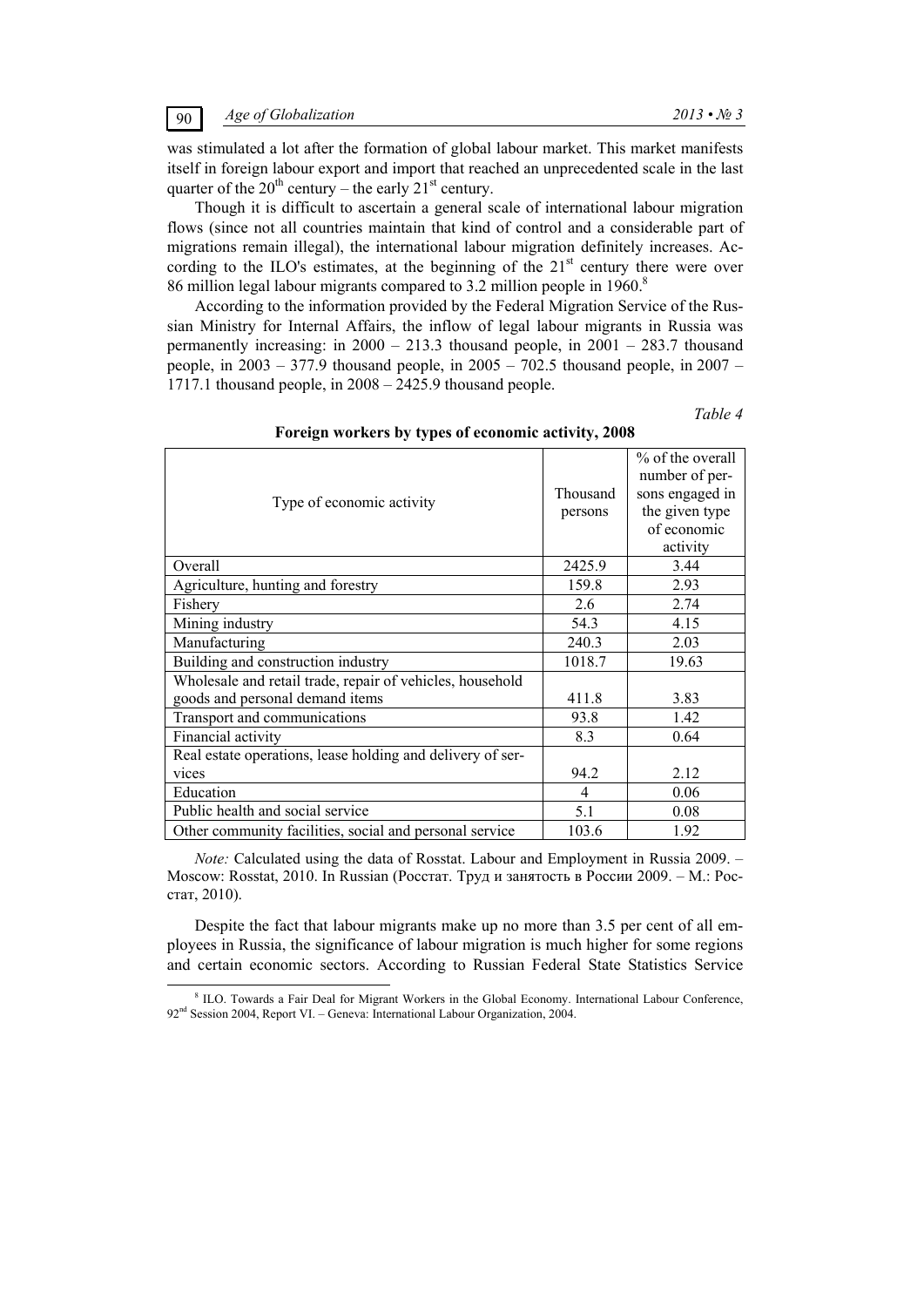*Aleshkovski • International Migration and Demography of the Russian Federation* 91

(Rosstat), in 2008 labour migrants totaled nearly 19 per cent of all employees in construction sector and more than 5 per cent of all employees in 12 regions of the Russian Federation (see Tables 4, 5).

*Table 5* 

|                                   | Working migrants number |                                                      |  |  |
|-----------------------------------|-------------------------|------------------------------------------------------|--|--|
| Subject of the Russian Federation | Persons                 | % of the overall<br>number of employed<br>population |  |  |
| Chukotka Autonomous Okrug         | 5,093                   | 16.98                                                |  |  |
| Sakhalin Oblast                   | 36,941                  | 13.34                                                |  |  |
| Yamalo-Nenets Autonomous Okrug*   | 42,497                  | 13.28                                                |  |  |
| Nenets Autonomous Okrug           | 7,927                   | 13.10                                                |  |  |
| Moscow city                       | 623,160                 | 10.28                                                |  |  |
| The Jewish Autonomous Oblast      | 7,404                   | 9.03                                                 |  |  |
| Khanty-Mansi Autonomous Okrug*    | 69,591                  | 8.31                                                 |  |  |
| Amur Oblast                       | 31,319                  | 7.49                                                 |  |  |
| Zabaykalsky Krai                  | 33,681                  | 7.18                                                 |  |  |
| Moscow Oblast                     | 230,183                 | 6.29                                                 |  |  |
| Irkutsk Oblast                    | 72,267                  | 5.93                                                 |  |  |
| Kaliningrad Oblast                | 24,510                  | 5.00                                                 |  |  |

**The subjects of Russia with the largest proportion of foreign workers in the overall number of employed population, 2008** 

*Note:* \* Autonomous okrugs were annexed to Tyumen oblast.

*Source:* Calculated using the data of Rosstat. Labour and Employment in Russia 2009. – Moscow: Rosstat, 2010. In Russian (Росстат. Труд и занятость в России 2009. – М.: Росстат, 2010).

We should notice that in global flows of labour migration, Russia is both a destination country and an origin country. As Rosstat provides, over the period of 1994–2008 Russia accepted more than 8 million legal labour migrants whereas more than 1.3 million of Russians left their country to work in other countries (see Table 6). Besides, in the 1990s Russia was the origin of millions of push-pull migrants (they are actually international economic migrants).

*Table 6* 

| 1995 | 2000 | 2001 | 2002 | 2003 | 2004                                                                                    | 2005 | 2006 | 2007 | 2008 |
|------|------|------|------|------|-----------------------------------------------------------------------------------------|------|------|------|------|
|      |      |      |      |      | 11,176   45,760   45,759   49,265   47,637   56,290   60,926   65,747   69,866   73,130 |      |      |      |      |

**Number of Russian citizens who left the Russian territory (persons)** 

*Source:* Goskomstat. Labour and Employment in Russia. 2001. – Moscow: Goskomstat, 2001. In Russian (Госкомстат. Труд и занятость в России. 2001. – М.: Госкомстат, 2001); Goskomstat. Labour and Employment in Russia. 2003. – Moscow: Goskomstat, 2004. In Russian (Госкомстат. Труд и занятость в России. 2003. – М.: Госкомстат, 2004); Rosstat. Demographic Yearbook of the Russian Federation. 2009. – Moscow: Rosstat, 2010. In Russian (Росстат. Демографический ежегодник России. 2009: Стат. сб. – M.: Росстат, 2010).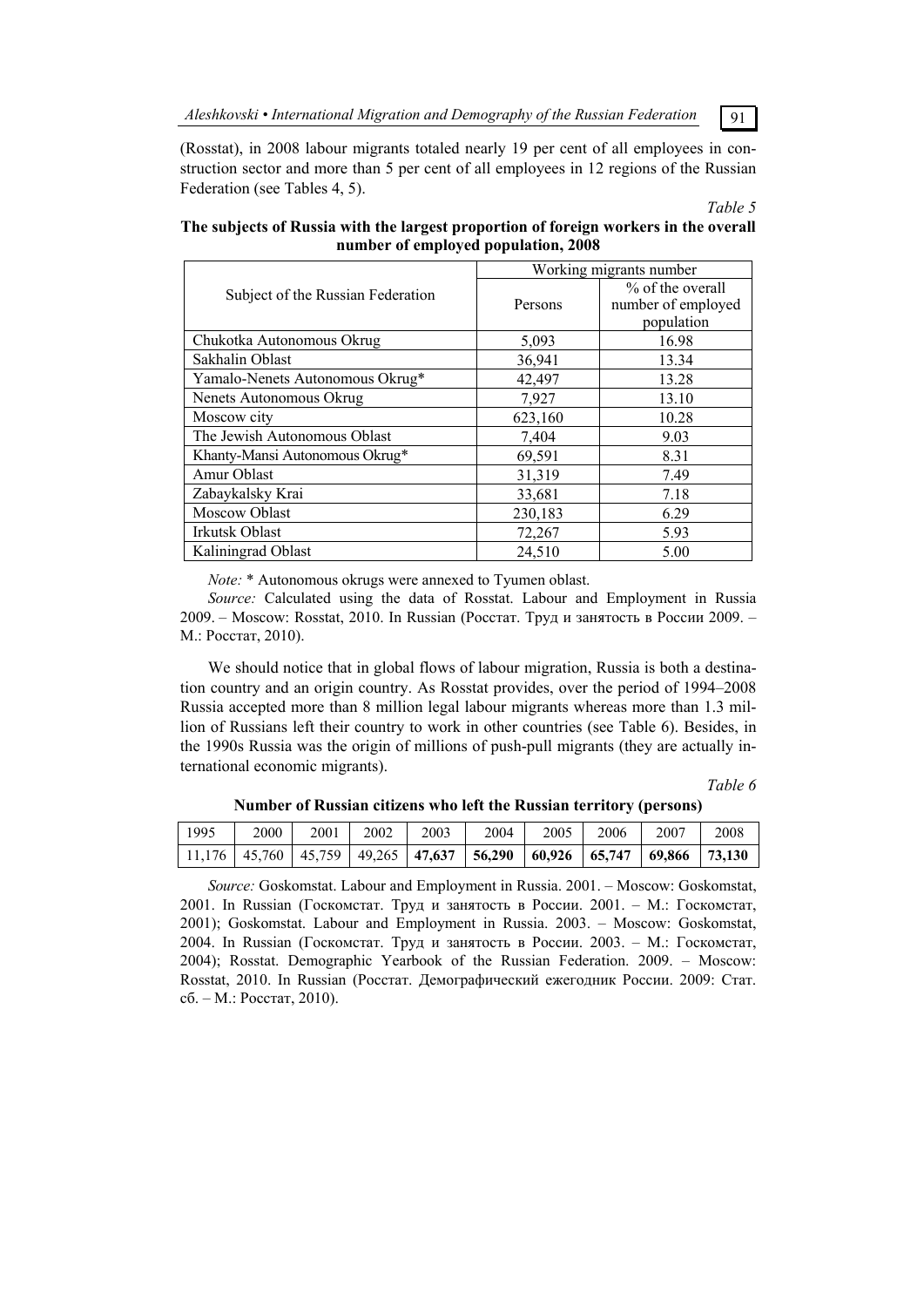## 92 *Age of Globalization 2013 • № 3*

The migration of the labour force influences state finances of the countries participating in the global labour market. And while for countries-importers of labour force that influence consists mainly in receiving tax payments and spending means for social protection of labour migrants, for countries-exporters it is more diverse.<sup>9</sup> Money transfers are the most considerable benefit of international migration for countries-importers. By estimates of the World Bank experts, in 2007 the volume of money transfers of labour migrants in Russia averaged 4.7 billion dollars, which makes up 0.4 per cent of the country's GDP. Thus, Russia occupied the  $21<sup>st</sup>$  place in terms of the volume of money transfers in the mid-2000s. Consequently, in modern Russia labour migration as well as global movement of human capital has become an important factor of economic development.

#### **Structural Insuperability of Illegal Immigration**

Such a characteristic tendency of international migration development as *structural insuperability of illegal immigration* is inseparably connected with legal labour migration.

According to Russian law enforcement practice, the illegal immigrants are people who violate the rules of entry in the Russian territory or rules of temporary residence in its territory. This category is also amplified by those who work illegally. It is necessary to note that the development of illegal migration is accompanied with the appearance of new categories and groups of migrants who break the Russian laws (migration laws, labour laws *etc.*); besides, they break the laws both of the country of entry and the country of origin or transit. $10$ 

The experts note that there is no reliable information about the number of illegal migrants in Russia since due to many reasons it is impossible to precisely estimate the scale of illegal migration. The available expert accounts and approximate estimates of the illegal migration scale differ so much that they are incomparable. According to different estimates, at the present time there are from 3.5 to 10 million illegal migrants in Russia. As the Federal Migration Service of the Russian Ministry for Internal Affairs provides, in October, 2011 there were about 150 thousand of illegal labour migrants in the Russian territory.<sup>11</sup>

As we can see, the number of illegal labour migrants constitutes a considerable part of the total labour force. It is worth mentioning that the number of illegal immigrants has reduced considerably in the last years in terms of stricter Russian immigration laws and enactment of special laws against illegal migration.<sup>12</sup>

 $\frac{1}{\sqrt{9}}$ <sup>9</sup> For more details see Stalker, P. The Work of Strangers: A Survey of International Labour Migration. – Geneva: International Labour Organization, 1996.

Different forms of illegal migration and its structure are thoroughly analyzed in Aleshkovski, I., Iontsev, V. Illegal Immigration in the Social and Political Discourse // International Migration: Economics and Politics. Scientific Series 'International Migration of Population: Russia and the Contemporary World'. Vol. 18 / Ed. by V. Iontsev. – Moscow: TEIS, 2006. – Pp. 28–50. In Russian (Алешковский, И., Ионцев, В. Нелегальная иммиграция в общественно-политическом дискурсе // Международная миграция: экономика и политика: Сборник статей. Научная серия: Международная миграция населения: Россия и современный мир; Вып. 18 **/** Ред. В. А. Ионцев. – М.: ТЕИС. – С. 28–50). 11 Short-hand records of the press conference 'Does Russia Need Migrants?' which took place on October 4,

<sup>2011</sup> can be found at http://strategy2020.rian.ru/stenograms/20111007/366171816.html.<br><sup>12</sup> In July, 2011, Russia signed the Federal Law on Ratification of the Cooperation Agreement on Countering

Illegal Labour Migration from Third Countries.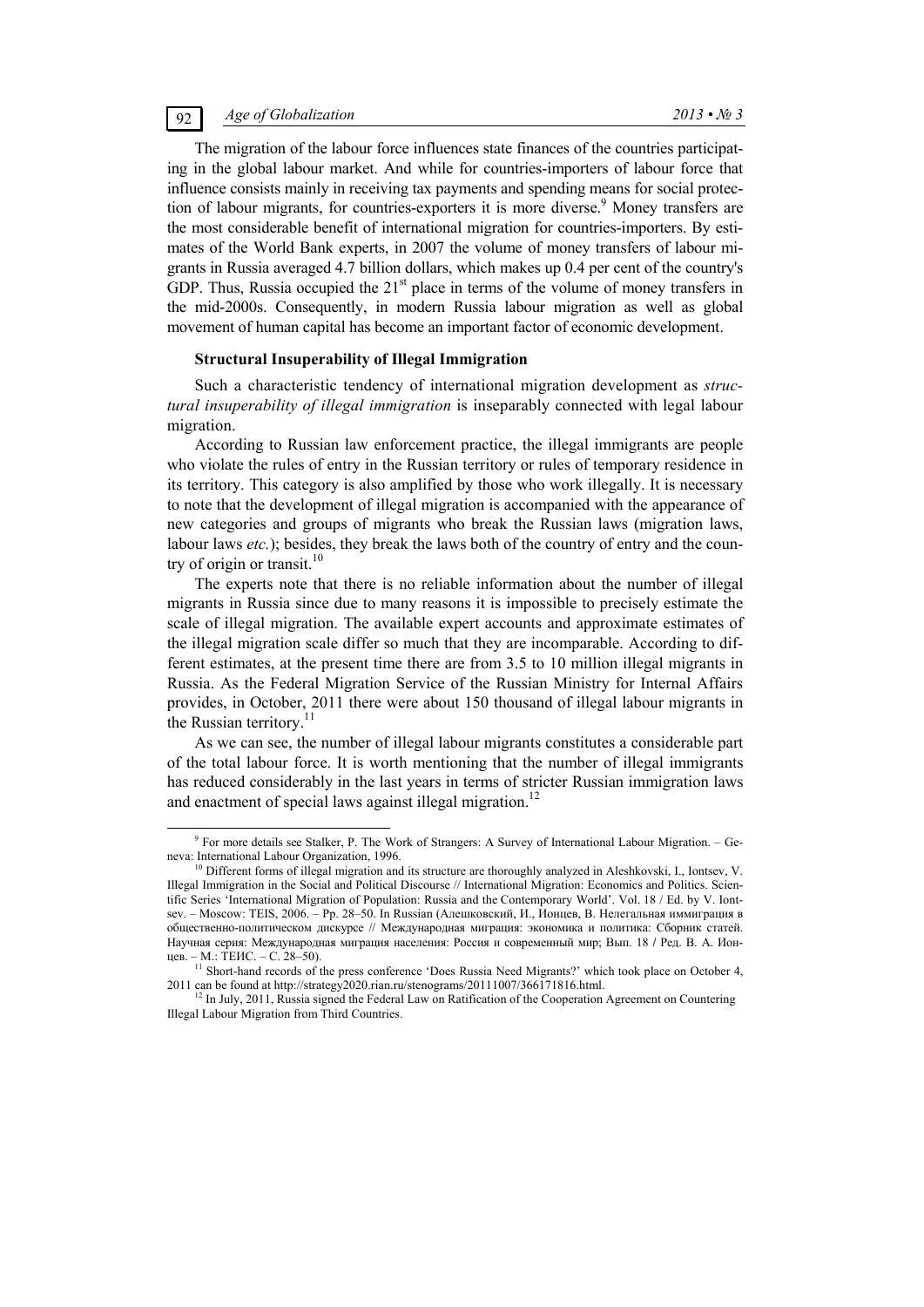Besides, the 'demographic pressure' and economic situation in sending countries of illegal migrants contribute to the *structure insuperability of illegal immigration under the modern system of global economic relations.*

The latter, however, does not mean that the scale of this type of labour migration in Russia cannot be reduced. It is possible by means of the interaction between state, society, ethnic formations and human rights organizations as well as by means of more effective administration of legal labour migrants flows. The most important thing is to realize that illegal migration is not a form of terrorism or other criminal processes, which should be struggled by means of all state's repressive opportunities.

## **The Increasing Significance of International Migration for Russian Demographic Development**

Throughout the history, the change of population number in certain regions of the world was provided mainly by the natural population increase. The peculiarities of mortality and birth rate evolution, the increasing gap in demographic potential of developed and developing countries as well as world economic globalization led to a considerable increase of the role of international migration in the world demographic development.

In modern Russia, which suffers a demographic crisis, the international population migration has acquired a particular significance and has become an important factor of its demographic development.

The *demographic* advantages of immigration to Russia consist in the fact that under demographic crisis the international migration has become the sole source to replenish the Russian population numbers. The net migration over the years 1992–2010 exceeded 6.5 million people and 'smoothed over' the natural loss of the Russian population (which totaled 12.5 million persons over the mentioned period) by nearly 50 per cent. At the same time, throughout this time only in the 'peak' 1994 year the scale of migration increase was enough not only to compensate the natural loss, but also to provide population growth in Russia.

## *Table 7*

| Year      | Population size,<br>beginning of the<br>vear | Gross increase | Natural loss | Migration gain |
|-----------|----------------------------------------------|----------------|--------------|----------------|
| 1992–1996 | 148514.7                                     | $-486.1$       | $-3423.8$    | 2937.7         |
| 1997-2001 | 148028.6                                     | $-2379.3$      | $-4232.8$    | 1853.5         |
| 2002-2006 | 145649.3                                     | $-3428.3$      | $-4131.5$    | 703.2          |
| 2007      | 142221.0                                     | $-212.2$       | $-470.4$     | 258.2          |
| 2008      | 142008.8                                     | $-104.8$       | $-362.0$     | 257.2          |
| 2009      | 141904.0                                     | 10.5           | $-248.9$     | 259.4          |
| 2010*     | 142962.4                                     | $-81.5$        | $-239.6$     | 158.1          |

#### **Change in resident population size in Russia, 1992–2010, thousand persons**

*Note:*  $*$  with the account of preliminary results of the 2010 all-Russian population census.

*Source:* Rosstat. Demographic Yearbook of the Russian Federation. 2009. – Moscow: Rosstat, 2010. – Р. 25. In Russian (Росстат. Демографический ежегодник России. 2009: Стат. сб. – M.: Росстат, 2010. – С. 25); Rosstat. Population Size and Migration in the Russian Federation. 2010. – Moscow: Rosstat, 2011. In Russian (Росстат. Численность и миграция населения Российской Федерации. 2010. – М.: Росстат, 2011); www.gks.ru.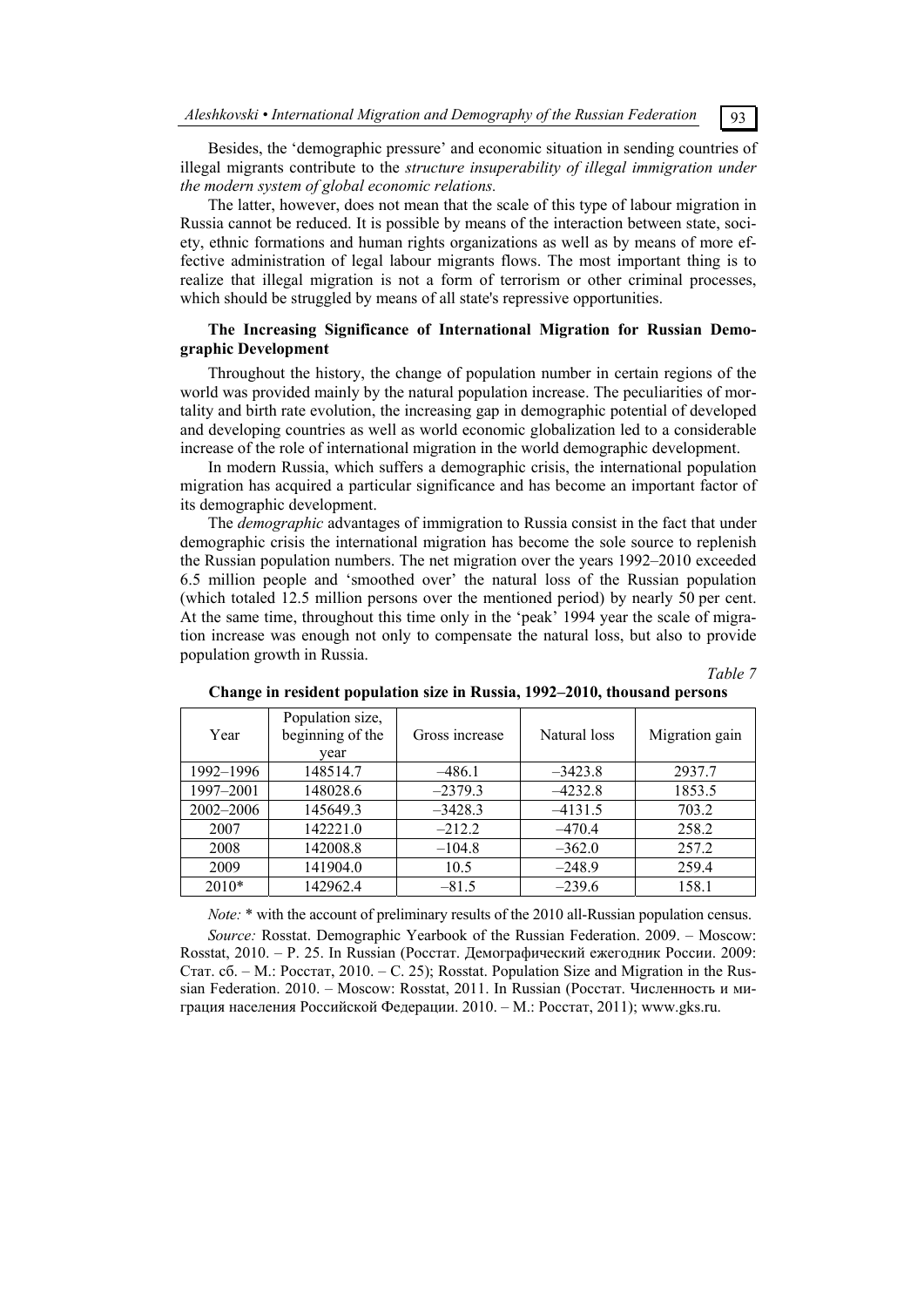The contribution of net migration in Russian population size change was steadily decreasing till 2003 (55 per cent in 1992–1997, 16 per cent in 1998–2004 and 35 per cent in 1992–2004). Increase of the net migration in 2004–2008 and natural loss decrease slowed down the population decline in Russia. In 2008 the natural loss was up to 71 per cent replaced by net migration (in  $2007 -$ up to 54.9 per cent, in  $2006$ up to 22.6 per cent).

Thanks to the fertility increase and mortality decline in August, 2009 Russia fixed the population natural increase by 1050 persons for the first time since 1992. On the whole at the year-end the migratory increase compensated completely the natural loss of population for the first time since 1994.

*Table 8* 

|                            | Gross popu-               | Natural   | Including |         |              |                      | Migra-         | Including |  |
|----------------------------|---------------------------|-----------|-----------|---------|--------------|----------------------|----------------|-----------|--|
|                            | lation loss,<br>2002-2010 | loss      | born      | dead    | tion<br>gain | arrived to<br>Russia | left<br>Russia |           |  |
| Overall<br>popula-<br>tion | $-2261.5$                 | $-4734.3$ | 12706.3   | 17440.6 | $+2472.8$    | 2939.2               | 466.4          |           |  |

**Change in resident population size in Russia, 2002–2010, thousand persons** 

*Source:* preliminary results of the 2010 all-Russian population census.

The Russian Census of 2010 showed that compared to 2002 the Russian population decreased by 2.26 million people, or by 1.6 per cent. Moreover, annual average population decline compared to the former intercensal period (1989–2002) increased by two times and totaled 0.2 per cent against 0.1 per cent. The latter fact reflects the decrease of the natural loss compensation with net immigration. The latest data of Rosstat confirm that trend: the migration increase of Russian population declined by 38.2 thousand persons, or by 42.7 per cent over the first half of  $2011$ <sup>13</sup>

These statistics clearly demonstrate that Russia is becoming more and more dependent on international migrants inflow in order to compensate population natural loss as well as in order to replenish certain niches of national labour market and, correspondingly, decrease the rate of demographic burden (which inevitably rises due to the native-born population ageing).

Along with that, it is important to note that international migration in Russia not only provides the population natural decrease compensation, but also favours the change of population structure: the migrants are younger. Besides, we should take into account the demographic policy of encouraging large families (families with many children). The age structure of immigrants is younger (compared to the Russian population structure). In 2009, nearly 78 per cent of immigrants were of employable age, whereas in Russia this indicator generally amounts to 63 per cent. In the 2000s, the decreasing share of the migrants that did not reach employable age reflects the narrowing opportunities of getting education for the young people from the CIS countries. In 2009, only

<sup>&</sup>lt;sup>13</sup> http://www.gks.ru/bgd/free/b11\_00/IssWWW.exe/Stg/dk07/8-0.htm.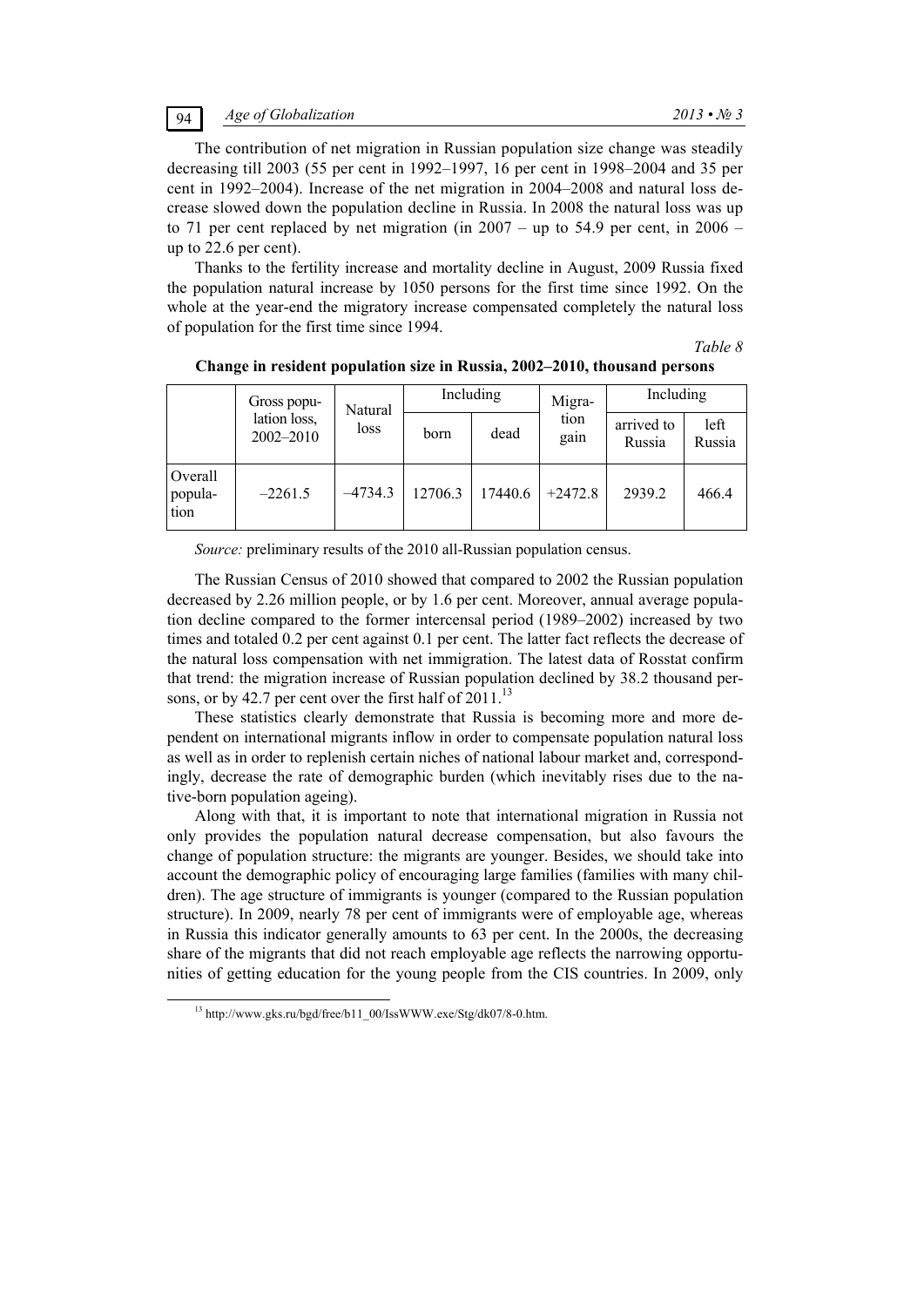3,999 persons arrived in Russia to get education, among them 3,869 migrants from the CIS countries and 139 migrants from the non-CIS countries.

## **Can the Immigrants Inflow Solve the Problems of Russian Demography in the 21st Century?**

As majority of forecasts (both Russian and non-Russian) show, there will be population natural decrease in Russia in the  $21<sup>st</sup>$  century. By the UN forecast, in 2010–2050 the annual natural loss of population is going to total on average about 510 thousand persons (UN 2010). In its turn, by the Rosstat estimates, in 2010–2030 the annual natural loss of population is going to amount to about 485 thousand persons.

At the same time, Russia (as well as West European countries) is going to face the increasing population ageing. As a result, the expenses on social insurance can become too burdensome for the economy and some territories can become almost completely depopulated.

As numerous post-war generations enter the unemployable age, the loss of employable population will increase: in 2011 the employable population size is going to decline approximately by 875 thousand persons, in 2012, according to the forecast,  $-$  by more than 1,000 thousand persons, in 2013–2019 – by another 6,616 thousand persons (see Table 9).

*Table 9* 

|      | Under employable age |            | Employable age |            | Over employable age |            |
|------|----------------------|------------|----------------|------------|---------------------|------------|
|      |                      | $%$ of the |                | $%$ of the |                     | $%$ of the |
| Year | Thousand             | overall    | Thousand       | overall    | Thousand            | overall    |
|      | persons              | population | persons        | population | persons             | population |
|      |                      | size       |                | size       |                     | size       |
| 2012 | 23542.7              | 16.6       | 86649.8        | 61.0       | 31870.5             | 22.4       |
| 2013 | 23924.5              | 16.8       | 85649.1        | 60.3       | 32530.6             | 22.9       |
| 2014 | 24338.3              | 17.1       | 84651.0        | 59.6       | 33150.0             | 23.3       |
| 2015 | 24699.7              | 17.4       | 83612.2        | 58.8       | 33849.0             | 23.8       |
| 2020 | 25935.1              | 18.3       | 79033.2        | 55.7       | 36939.7             | 26.0       |
| 2025 | 25148.2              | 17.8       | 77148.0        | 54.8       | 38619.9             | 27.4       |
| 2030 | 22845.4              | 16.4       | 76770.5        | 55.1       | 39755.9             | 28.5       |

## **Forecast of change in population of Russia, age groups in 2012–2030, middle forecast variant**

*Source:* the data of Rosstat (the demographic forecast of Russian population till 2030).

As shown in Table 9, the maximum loss will occur in 2011–2019 when the annual average decline of the population of this age group achieves 850 thousand persons (decreasing overall by 10–11 million persons by 2030).

As a result, the age structure of Russian population will deteriorate considerably. According to some estimates, the share of employable age population is going to decrease from 61.7 per cent in 2011 up to  $52-55$  per cent in the  $2020s - 2030s$ . Alongside with that, the share of retirement age population will grow from 22 per cent up to 26–28 per cent. According to forecasts, the macroeconomic factors will contribute to the growth in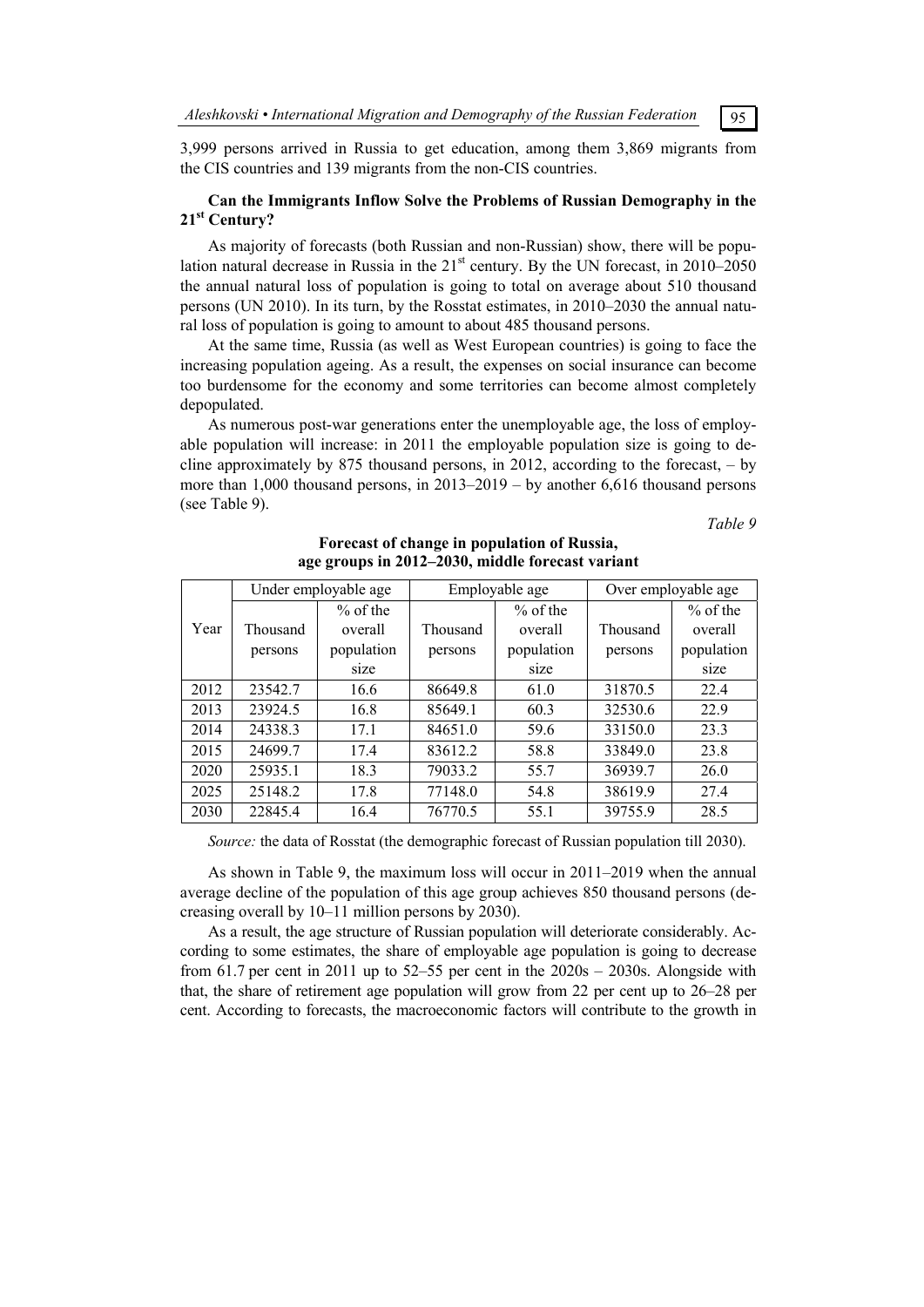production output and, consequently, the growth of labour demand. In such conditions the decline of employable age population (the reason of labour force deficit) can substantially slow down economic development. That can heavily affect certain economic sectors and regions. In the short term the labour force will become one of the most deficient economic resources in Russia.

We should take into account the labor-intensive type of the Russian economy and the limited opportunities of increase in labour force productivity. Foreign labour force intake and higher internal mobility of Russian population can allow overcoming the labour force deficit. In such conditions, the immigrants inflow seems to be the cure-all solution to improve the demographic situation and provide Russian population growth in the  $21<sup>st</sup>$  century. But is it possible to solve all existing demographic problems in Russia only with the help of international migration?

Russia needs to maintain employable age population at a stable level. The UN and Russian experts' investigations show that for this purpose Russia already now should receive on average about 700–800 thousand migrants (net migration) and gradually increase this amount up to 0.9–1.1 million migrants (see Table 10).

*Table 10* 

|               | Median amount | With $60\%$ confi- | With 95 $\%$ confidence |
|---------------|---------------|--------------------|-------------------------|
|               |               | dence interval     | interval                |
| $2011 - 2015$ | 874           | 547-1222           | 187–1668                |
| 2016-2020     | 998           | 626–1393           | 205-1888                |
| 2021-2025     | 1164          | $801 - 1542$       | $406 - 2045$            |
| 2026–2030     | 1256          | 918-1636           | 572-2218                |
| $2031 - 2035$ | 1267          | 874–1695           | 482-2329                |
| 2036–2040     | 1256          | 794-1743           | 272-2458                |
| $2041 - 2045$ | 1253          | 745-1772           | 130-2566                |
| 2046-2050     | 1252          | 752-1796           | $71 - 2678$             |

## **Net migration that is indispensable for maintaining stable population size of Russia in 2011–2050**

*Source*: Vishnevskiy, A. G., Andreev, E. M., Treivish, A. I. Perspectives of Development of Russia: the Role of Demographic Factor. – Moscow: Institute of transition period economics, 2003. – Р. 22. In Russian (Вишневский, А. Г., Андреев, Е. М., Трейвиш, А. И. Перспективы развития России: роль демографического фактора. – М.: Институт экономики переходного периода, 2003. – C. 22).

Employable age population averages three quarters of the migrants flow. In order to compensate employable age losses Russia needs to draw over 20 million immigrants in the following decades. It is obviously impossible. According to the UN estimates, in 2010–2050 the net immigration will total about 97 thousand persons annually.

Consequently, we should not exaggerate the role of international migration for the Russian demographic situation. It will be a mistake to affirm that international migration alone will help to get over the demographic crisis. This myth confuses authorities and public opinion. Immigration can only smooth some negative effects of the demographic crisis (which is, of course, also important), and to some extent solve certain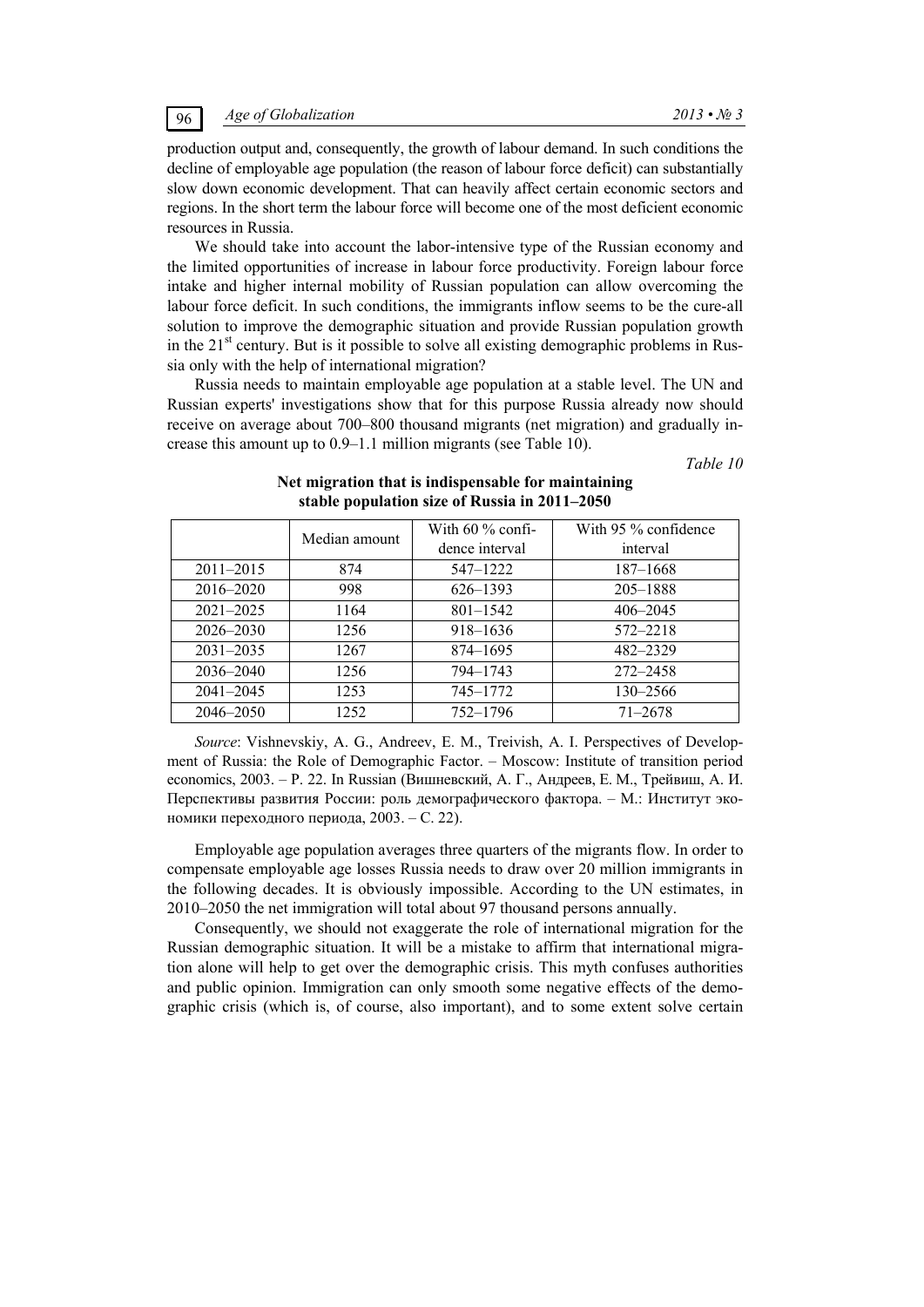regional demographic problems (*e.g.,* in the Far East and in Siberia), but not more than that. The example of the developed countries shows that immigration can rather effectively solve demographic problems only at the initial stage of depopulation.

Only a complex approach to demographic processes management can provide an overcoming of the demographic crisis (which includes the extreme phase of depopulation) and subsequent progressive advance. Such approach includes: *the increase in total fertility rate* (or, at least, its stabilization at the rate of 1.7–1.9 children per woman); *the decline in mortality* (there are huge opportunities for reducing exogenous mortality rate); *the increase in internal mobility within the country* and *immigrants inflow*; the most important thing is *to form the idea of human life as the greatest value of the state.*

### **The Dual Character of Migration Policy**

The dual character of migration policy is to a large degree the result of all abovementioned consistent patterns. We would like to emphasize the fact that international migration policy is in general tough and strictly regulated. It represents *a system of special measures, acts of law and international agreements (bilateral and multilateral) that direct migration processes, and pursue economic, demographic, geopolitical and other objectives.*

Currently, we can single out three levels of migration policy: global, regional and national (the level of independent states). We observe the dual character of immigration policy at all these levels: *global* (as a result of conflicting interests of international organizations and independent states), *regional/interstate* (migration-regime liberalization within integrating regional unions counter to tough policy towards non-union migrants) and *national* (conflicting demographic and economic interests, on the one hand, and political and social security considerations, on the other hand).

As for the Russian migration policy, on the one hand, over the period of 1991–2010 a certain legal framework of international migration management was formed. On the other hand, in Russia migration is not yet considered a positive phenomenon. The state's top authorities proclaim (particularly, in the President's messages to the Federal Assembly of the Russian Federation) the thesis of the necessity for a reasonable immigration policy as well as compatriots and qualified workers intake. At the same time, the executive authorities practice a strict approach and treat migration (both legal and illegal) as a threat to national security. Ambiguous attitude to migration (especially of Russophones from the CIS-countries and the Baltic states) as well as the incomprehension of basic patterns of international migration make for the absence of the Federal Conception of Migration Policy. Unfortunately, there are no strategic conceptions in this sphere.

The current situation is adverse to the interests of economic and demographic development of Russia. Moreover, Russia is losing the opportunity of economic cooperation with the post-Soviet states, including cooperation in the effective use of labour force potential. That potential can be explained by differences in demographic development, firm economic ties, and historical community *etc.* Therefore, there is an increasing necessity for migration policy that conforms the current migration situation.